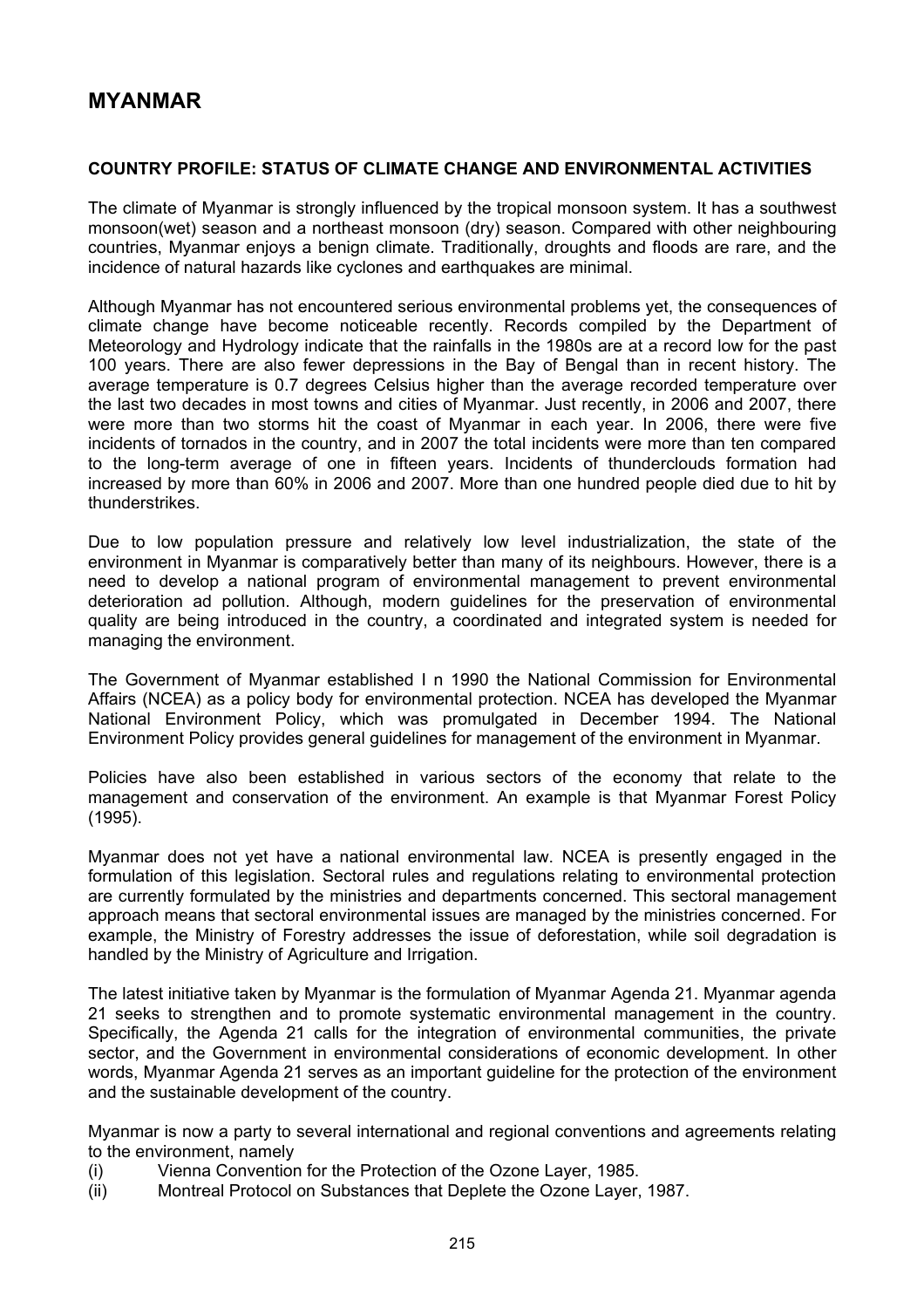- (iii) London Amendment to the Montreal Protocol on Substances that Deplete the Ozone Layer, 1990.
- (iv) United Nations Framework Convention on Climate Change, 1992.
- (v) United Nations Convention to Combat Desertification in those Countries Experiencing Serious Droughts and/or Desertification, Particularly in Africa, Paris 1994.

The Government of Myanmar signed the United Nations Framework Convention on Climate Change UNFCCC) on 11 June 1992 and ratified the convention on 25 November 1994.

Myanmar commitments to the UNFCCC include the following tasks.

- (i) Developing national inventories on sources and sinks of all greenhouse gases (GHGs);
- (ii) Formulating, implementing, and publishing national and regional programs to mitigate climate change.
- (iii) Promoting and cooperating the development, application, and transfer of technologies, practices, and processes that control, reduce, or prevent GHGs emission.
- (iv) Promoting sustainable forest management practices by conserving and enhancing sinks and reservoirs of GHGs.
- (v) Cooperating in the development of adaptation programs for potential impacts of climate change.
- (vi) Taking climate change considerations into account in relevant social, economic, and environmental policies.
- (vii) Promoting and cooperating in research and data development to help understand and reduce the potential impacts of climate change.
- (viii) Promoting and cooperating in the exchange of technical, scientific, socioeconomic, and legal information related to the climate system and climate change.
- (ix) Promoting and cooperating in education, training, and public awareness campaign related to climate change.
- (x) Communicating to the Conference of the Parties information related to implementation of the Convention's commitments.

## **1990 National Inventory of GHGs Sources and Sinks**

Myanmar has established the following regulations and programs to support the national climate change objectives.

## **(i) Nationwide Tree Planting Programme**

At present the Myanmar Government is implementing a program of vegetating the arid zones in the 13 districts of the central part of Myanmar. Since 1977/78, a nationwide tree planting program has been conducted with the participation of local communities, and non-governmental and governmental organizations.

## **(ii) Afforestration Programme**

The deforestation rate of Myanmar in 14 years (1975-1989) was 218,800 hectares per annum. The Forestry Department is now promoting forestry plantation to enrich and reforest these denuded areas. A total of 294,200 ha had been planted from 1963 to 1995, and the current annual planting target is approximately 33,000 ha.

Under the ALGAS Project, Myanmar conducted the first inventory of greenhouse gases emissions. The 1990" base year" inventory of GHGs is already identified.

The following are the key findings of the emissions inventory.

- (i) The agriculture sector is the dominant source sector. Methane emissions from enteric fermentation and rice cultivation account for 94 percent of the national  $CO<sub>2</sub>$  – equivalent emissions.
- (ii) The forestry sector is a net carbon sink  $(-9,402 \text{ Gg of } CO<sub>2</sub>)$
- (iii) The energy sector contributions to national GHGs emissions are marginal.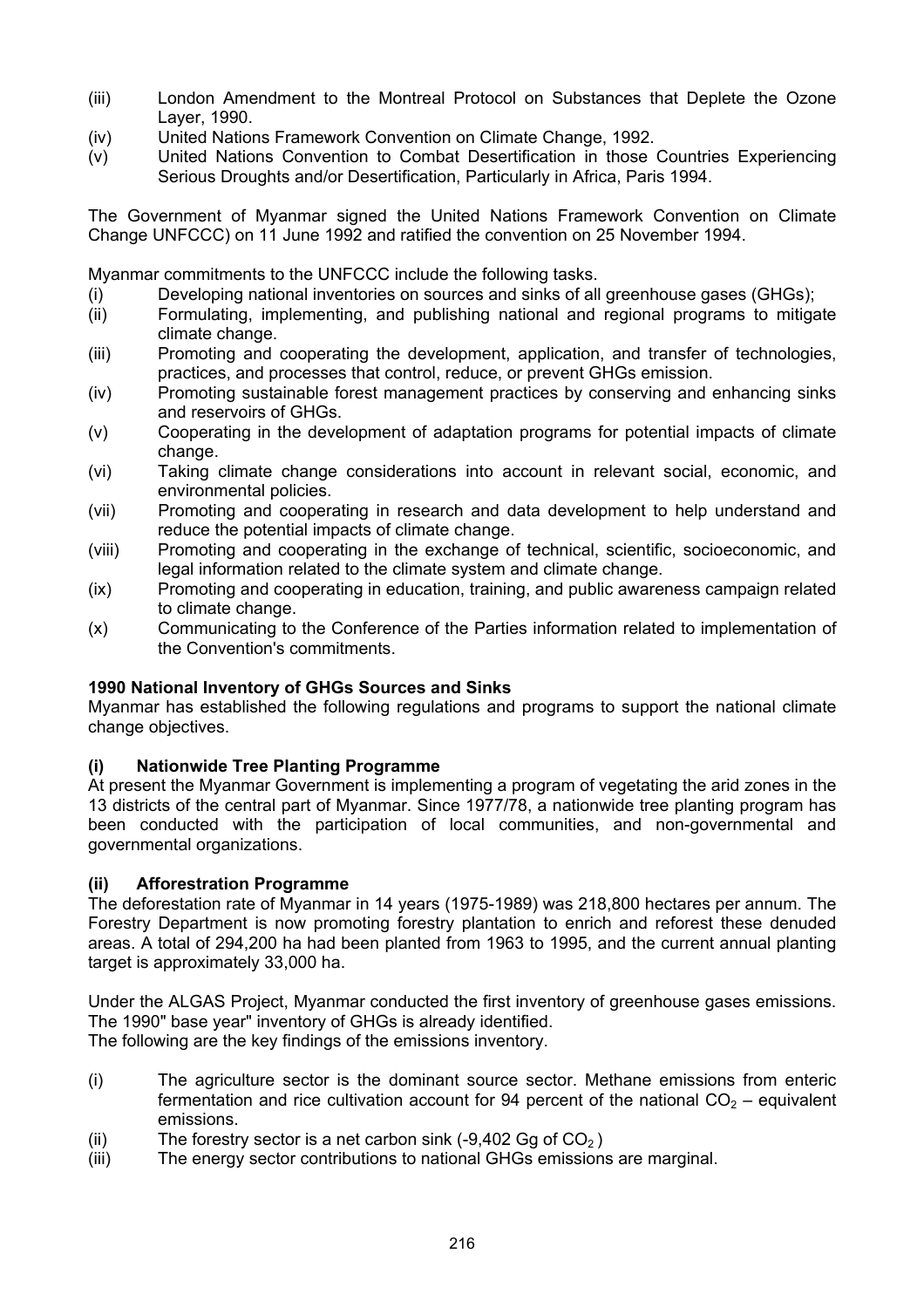# **2. MYANMAR NATIONAL GHGS INVENTORY FOR 1990, GG**

| Source and Sink                              | CO <sub>2</sub> Emissions | CO <sub>2</sub> | Net CO <sub>2</sub>      | CH <sub>4</sub> | N <sub>2</sub> O |
|----------------------------------------------|---------------------------|-----------------|--------------------------|-----------------|------------------|
|                                              |                           | Removal         |                          |                 |                  |
| <b>Total Net National Emissions</b>          | 67078.25                  | 72988           | $-5909.75$               | 2484.111        | 8.3665           |
| All Energy (Fuel                             | 3311.81                   |                 | 3311.81                  | 119.786         | 0.8349           |
| Combustion+Fugitive)                         |                           |                 |                          |                 |                  |
| <b>Fuel Combustion</b>                       | 3311.81                   |                 |                          | 111.546         | 0.8349           |
| Energy and Transformation Industries         | 1414.32                   |                 |                          | 0.036           | 0.005            |
| Industry                                     | 528.31                    |                 |                          |                 |                  |
| Transport                                    | 1005.02                   |                 |                          | 0.16            | 0.008            |
| <b>Commercial Institutional</b>              | 234.16                    |                 |                          | 0.022           | 0.0008           |
| Residential                                  |                           |                 |                          |                 |                  |
| <b>Traditional Biomass Burned for Energy</b> |                           |                 |                          | 111.31          | 0.82             |
| Others                                       | 130.00                    |                 |                          | 0.018           | 0.0011           |
| <b>Fugitive Fuel Emissions</b>               |                           |                 |                          | 6.24            |                  |
| Oil and Natural Gas Systems                  |                           |                 |                          | 7.80            |                  |
| Coal Mining                                  |                           |                 |                          | 0.44            |                  |
| <b>Industrial Processes</b>                  | 180.44                    |                 | 180.44                   |                 |                  |
| <b>Cement Production</b>                     | 180.44                    |                 |                          |                 |                  |
| Others                                       |                           |                 | $\overline{\phantom{a}}$ |                 |                  |
| <b>Agriculture</b>                           |                           |                 |                          | 1767.73         | 6.7116           |
| <b>Enteric Fermentation</b>                  |                           |                 |                          | 396.22          |                  |
| Manure Management                            |                           |                 |                          | 43.58           |                  |
| <b>Rice Cultivation</b>                      |                           |                 |                          | 1327            |                  |
| <b>Agriculture Soils</b>                     |                           |                 |                          | <b>NE</b>       | 6.7              |
| Prescribed Burning of Savannas               |                           |                 |                          | 0.88            | 0.01             |
| <b>Field Burning of Agriculture Residues</b> |                           |                 |                          | 0.05            | 0.0016           |
| Others                                       |                           |                 |                          |                 |                  |
| Land-use Change and Forestry                 | 63,586                    | 72,988          | $-9,402$                 | 118.67          | 0.82             |
| Changes in Forest & Other Woody              |                           | 46,698          |                          |                 |                  |
| <b>Biomass Stocks</b>                        |                           |                 |                          |                 |                  |
| Forest and Grassland Conversion              | 63,586                    |                 |                          |                 |                  |
| Abandonment of Managed Lands                 |                           | 26,290          |                          |                 |                  |
| On Site Burning of Forest                    |                           |                 |                          | 118.67          | 0.82             |
| <b>Waste</b>                                 |                           |                 |                          | 127.92          |                  |
| Solid Waste Disposal on Land                 |                           |                 |                          | 123.72          |                  |
| Waste water Treatment                        |                           |                 |                          | 3.25            |                  |
| Others                                       |                           |                 |                          | 0.955           |                  |
| <b>Bunker Fuel Emissions</b>                 |                           |                 |                          |                 |                  |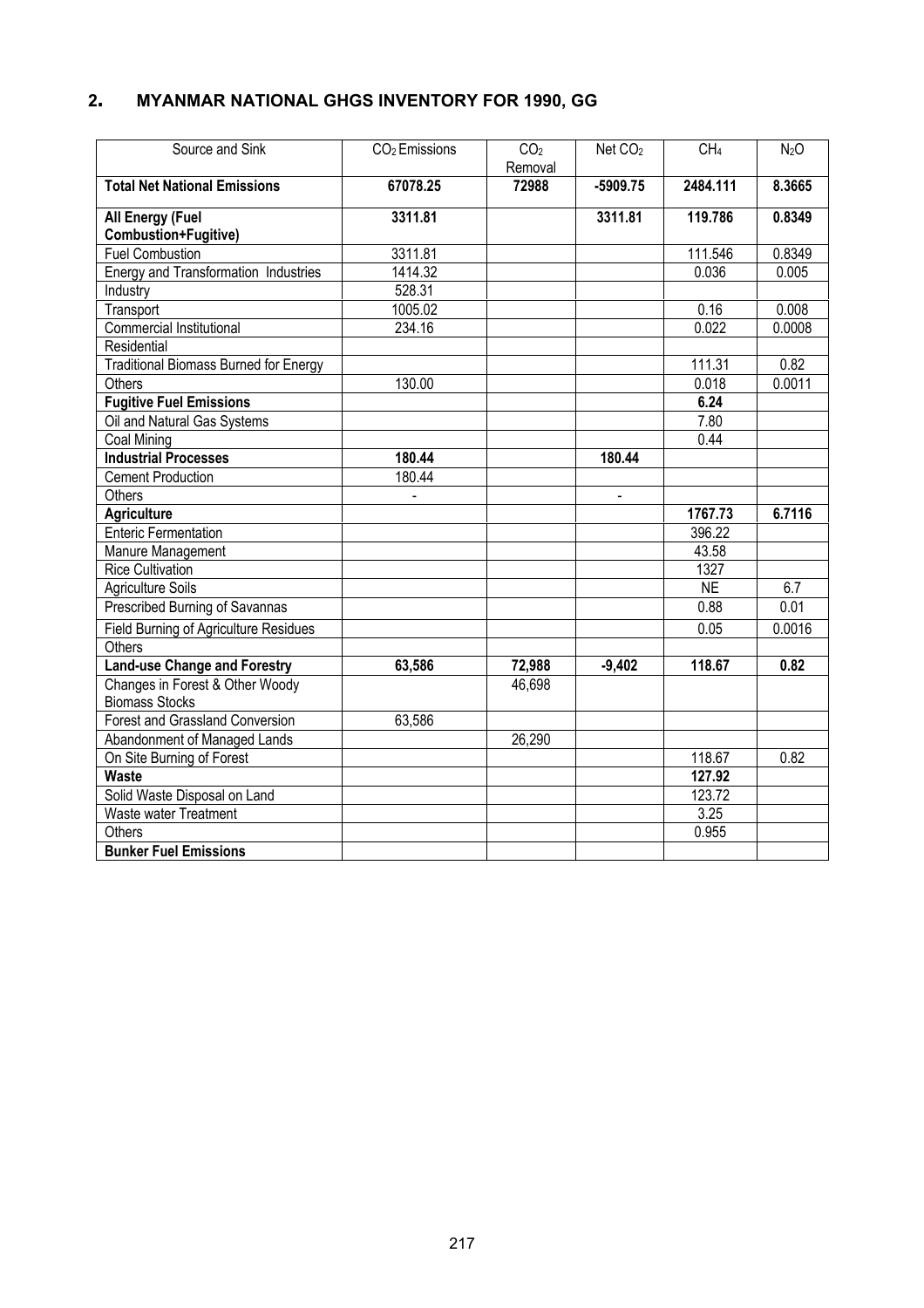| <b>Source and Sink</b>                         | NO <sub>x</sub> | CO                 | CO <sub>2</sub> Equivalent | Percent of<br>Total CO <sub>2</sub><br>Equivalent |
|------------------------------------------------|-----------------|--------------------|----------------------------|---------------------------------------------------|
| <b>Total (Net) National Emissions</b>          | 71.4578         | 1119.6782          | 41500.20                   | 100                                               |
| All Energy (Fuel Combustion + Fugitive)        | 71.01           | 1095.49            | 6086.14                    | 14.67                                             |
| <b>Fuel Combustion</b>                         | 71.01           | 1095.49            | 5913.10                    |                                                   |
| <b>Energy and Transformation Industries</b>    | 3.80            | 0.45               | 1416.83                    |                                                   |
| Industry                                       |                 |                    | 528.31                     |                                                   |
| Transport                                      | 9.87            | 54.84              | 1010.86                    |                                                   |
| Commercial Institutional                       | 0.22            | 0.14               | 234.87                     |                                                   |
| Residential                                    |                 |                    |                            |                                                   |
| <b>Traditional Biomass Burned for Energy</b>   | 56.94           | 1040.02            | 2591.71                    |                                                   |
| Others                                         | 0.18            | 0.04               | 130.72                     |                                                   |
| <b>Fugitive Fuel Emissions</b>                 |                 |                    | 173.04                     |                                                   |
| Oil and Natural Gas System                     |                 |                    | 163.80                     |                                                   |
| Coal mining                                    |                 |                    | 9.24                       |                                                   |
| <b>Industrial Processes</b>                    |                 |                    | 180.44                     | 0.43                                              |
| <b>Cement Production</b>                       |                 |                    | 180.44                     |                                                   |
| Others                                         |                 |                    |                            |                                                   |
| <b>Agriculture</b>                             | 0.4478          | 24.1882            | 39,202.922                 | 94.47                                             |
| <b>Enteric Fermentation</b>                    |                 |                    | 8320.62                    |                                                   |
| Manure Management                              |                 |                    | 915.18                     |                                                   |
| <b>Rice Cultivation</b>                        |                 |                    | 27,867                     |                                                   |
| <b>Agriculture Soils</b>                       | <b>NE</b>       | <b>NE</b>          | 2077                       |                                                   |
| Prescribed Burning of Savannas                 | 0.39            | $\overline{2}3.17$ | 21.58                      |                                                   |
| <b>Field Burning of Agriculture Residues</b>   | 0.0578          | 1.0182             | 1.54                       |                                                   |
| Others                                         |                 |                    |                            |                                                   |
| <b>Land-use Change and Forestry</b>            |                 |                    | $-6,655.73$                | $-16.04$                                          |
| Changes in Forest & Other Woody Biomass Stocks |                 |                    |                            |                                                   |
| Forest and Grassland Conversion                |                 |                    |                            |                                                   |
| Abandonment of Managed Lands                   |                 |                    |                            |                                                   |
| On Site Burning of Forest                      |                 |                    |                            |                                                   |
| Waste                                          |                 |                    | 2,686.43                   | 6.47                                              |
| Solid Waste Disposal on Land                   |                 |                    | 2598.12                    |                                                   |
| Waste water Treatment                          |                 |                    | 68.25                      |                                                   |
| Others                                         |                 |                    | 20.06                      |                                                   |
| <b>Bunker Fuel Emissions</b>                   |                 |                    |                            |                                                   |

# **BASELINE PROJECTIONS OF NATIONAL GHGS INVENTORIES TO 2020**

Projections of national GHGs emissions to year 2020 indicate that the emissions will continue to increase. The agriculture sector will continue to be the predominant source of GHGs, and the forestry sector will remain a net sink, but to a lesser degree, through the period.

The energy sector GHGs emissions were projected using the Long range Energy Alternative Planning (LEAP) Model. The projection is a business-as-usual one, where energy intensities have been kept constant and activities were projected according to government plans, past trends, or expected growth in the demand for different end uses or devices. The assumptions of the projection included annual GDP growth rates ranging from 6.2 percent in the year 2000 to 7.4 percent in the year 2020. The population was projected to grow from 41 millions in 1990 to 68 millions in 2020. Electricity generation was assumed to be split evenly between hydropower and natural gas.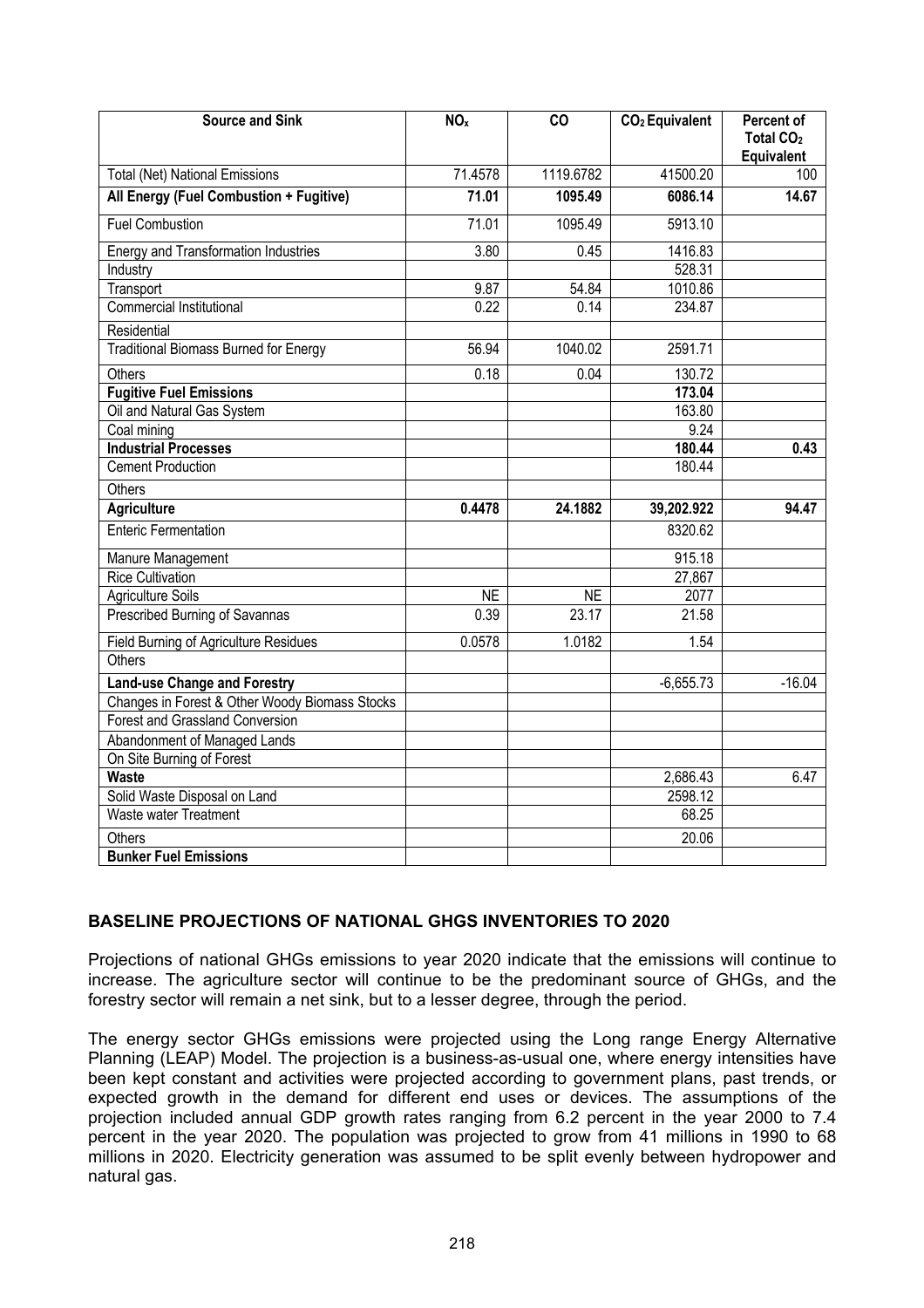Options for mitigation of GHGs emissions were identified for each of the three sectors that were studied in the ALGAS Project for Myanmar. Fifteen options were selected for analysis for the energy sector. The forestry sector analysis considered five options. The agriculture sector analysis was conducted applying two options for GHGs mitigation from rice cultivation and two options from livestock management.

# **Energy**

Mitigation options were identified by expert judgement based on the GHGs emissions inventory of the year 1990 and projections to 2020. The 2020 GHGs projections by the LEAP Model gave a clear indication of the subsectors to target. For Myanmar, the transport and residential subsectors were clearly significant. The relevance and appropriateness of each option were carefully studied before it was selected for analysis. The mitigation opportunities considered and their costeffectiveness from the GHGs mitigation, financial, and economic standpoints are summarized in Table(\*)

# **Summary of Potential GHGs Mitigation Options for the Energy Sector in Myanmar**

| Description of GHGs Emissions<br><b>Reduction Option</b> | <b>Estimated Investment</b><br>Cost of<br>Option, S/Typical slze | <b>Estimated GHGS</b><br>Emissions<br>Reduction,<br>tonnes of $CO2$<br>equivalent/yr | Cost<br>Effectiveness<br>\$/per tones of<br>CO <sub>2</sub> | Potential CO <sub>2</sub><br>Abated, million<br>tonnes |
|----------------------------------------------------------|------------------------------------------------------------------|--------------------------------------------------------------------------------------|-------------------------------------------------------------|--------------------------------------------------------|
|                                                          |                                                                  | <b>Residential</b>                                                                   |                                                             |                                                        |
| Compact Fluorescent Lamp                                 | 9                                                                | 0.06                                                                                 | $-33.79$                                                    | 1.05                                                   |
| <b>Biomass Cockstoves</b>                                | 10                                                               | 0.05                                                                                 | $-87.82$                                                    | 6.92                                                   |
| <b>LPG Cockstoves</b>                                    | 20                                                               | 0.88                                                                                 | $-17.21$                                                    | 4.16                                                   |
| Improved Kerosene Lamp                                   | 1.8                                                              | 0.02                                                                                 | $-42.01$                                                    | 0.08                                                   |
|                                                          |                                                                  | <b>Commercial</b>                                                                    |                                                             |                                                        |
| <b>Compact Fluorescent Lamp</b>                          | 9                                                                | 0.12                                                                                 | $-41.21$                                                    | 0.75                                                   |
| <b>Efficient Air Conditioners</b>                        | 1,000                                                            | 1.36                                                                                 | $-18.94$                                                    | 0.51                                                   |
| Cogeneration                                             | 40,000                                                           | 44.22                                                                                | 0.45                                                        | 1.22                                                   |

*\* The estimated investment cost shown for the vehicle maintenance option is operation and maintenance cost only.* 

| Description of GHGs Emissions<br><b>Reduction Option</b> | <b>Estimated Investment</b><br>Cost of<br>Option, S/Typical slze | <b>Estimated GHGS</b><br>Emissions<br>Reduction,<br>tonnes of $CO2$<br>equivalent/yr | Cost<br>Effectiveness<br>\$/per tones of<br>CO <sub>2</sub> | Potential CO <sub>2</sub><br>Abated, million<br>tonnes |  |  |  |
|----------------------------------------------------------|------------------------------------------------------------------|--------------------------------------------------------------------------------------|-------------------------------------------------------------|--------------------------------------------------------|--|--|--|
|                                                          |                                                                  | Industry                                                                             |                                                             |                                                        |  |  |  |
| Cogeneration                                             | 720,000                                                          | 5214                                                                                 | $-24.43$                                                    | 3.72                                                   |  |  |  |
| <b>Efficient Motor &amp; Drive</b>                       | 900                                                              | 0.7                                                                                  | $-21.38$                                                    | 3.28                                                   |  |  |  |
| <b>Efficient Boiler</b>                                  | 8,400                                                            | 145.19                                                                               | $-19.95$                                                    | 2.61                                                   |  |  |  |
|                                                          | <b>Transportation</b>                                            |                                                                                      |                                                             |                                                        |  |  |  |
| Mass Transit System                                      | 40.000                                                           | 51.92                                                                                | $-11.09$                                                    | 1.29                                                   |  |  |  |
| Vehicle Maintenance                                      | $200*$                                                           | 2.01                                                                                 | $-17.58$                                                    | 2.03                                                   |  |  |  |
| <b>Supply Side Option</b>                                |                                                                  |                                                                                      |                                                             |                                                        |  |  |  |
| <b>Combined Cycle</b>                                    | 140,000,000                                                      | 246,840                                                                              | $-4.16$                                                     | 9.32                                                   |  |  |  |
| Bioelectricity                                           | 750,000                                                          | 5,578                                                                                | 5.83                                                        | 1.73                                                   |  |  |  |
| T & D Losses                                             | 423,465,000                                                      | 4,278,747                                                                            | $-13.18$                                                    | 5.75                                                   |  |  |  |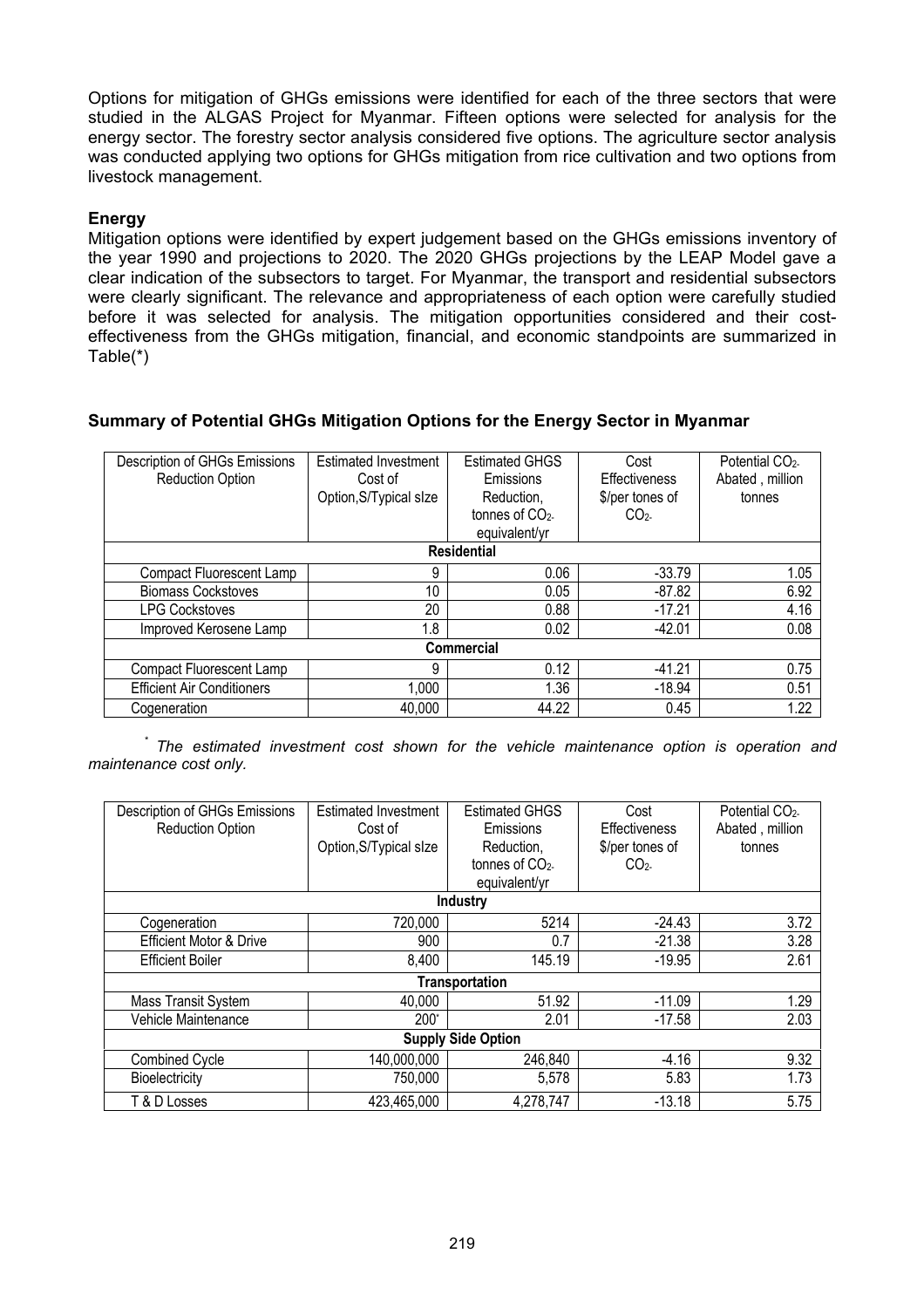A late start, coupled with a lack of previous modeling experience, prevented Myanmar from undertaking an optimization modeling exercise for the ALGAS study. For the Myanmar study, the cost-effectiveness of the options was calculated by a pair-wise comparison where a baseline option was compared with the mitigation option. Fifteen options have been identified for the energy sector, of which twelve are in the demand side and three are in the supply side.

## **Land-use Change and Forestry**

The following mitigation options exist in the forestry and land-usechange sector in Myanmar

- (i) Reforestation with short rotation (10 years).
- (ii) Reforestation with long rotation (40 years).
- (iii) Natural Regeneration.
- (iv) Reforestation for Bioelectricity Production.
- (v) Forest Protection.

The reforestation and natural regeneration options will be focused on the critical land, cultivable waste land, degraded forest land, and forest land with shifting cultivation.

Three scenarios were considered for the implementation of the forestry options. The Comprehensive Mitigation Analysis Process (COMAP) Model was used to assess the options in a programmatic scenario, a biomass demand based scenario, and a technical potential scenario.

| Mitigation Option                                   | Area<br>to<br>Dedicated, mha                         | be    | mt of Carbon | Total Mitigation | Potential, | Total Investment Cost,<br>\$ million |  |
|-----------------------------------------------------|------------------------------------------------------|-------|--------------|------------------|------------|--------------------------------------|--|
| Mitigation potential of programmatic scenario (BAU) |                                                      |       |              |                  |            |                                      |  |
| Reforestation with long rotation (LR)               |                                                      | 0.138 |              |                  | 21.4       | 17                                   |  |
| Reforestation with short rotation (SR)              |                                                      | 0.149 |              |                  | 8.2        | 31                                   |  |
| <b>Total</b>                                        |                                                      | 1.712 |              |                  | 126        | 351                                  |  |
|                                                     | <b>Biomass demand based scenario</b>                 |       |              |                  |            |                                      |  |
| Industrial wood plantation (SR)                     |                                                      | 0.240 |              |                  | 33         | 51                                   |  |
| Swan wood (LR)                                      |                                                      | 0.122 |              |                  | 19         | 15<br>285                            |  |
| <b>Total</b>                                        |                                                      | 1.712 |              |                  | 126        | 351                                  |  |
|                                                     | Mitigation potential of Technical potential scenario |       |              |                  |            |                                      |  |
| Reforestation with short rotation (SR)              |                                                      | 1.06  |              |                  | 58         | 224                                  |  |
| Reforestation with long rotation (LR)               |                                                      | 1.36  |              |                  | 211        | 166                                  |  |
| Natural regeneration (NR)                           |                                                      | 4.35  |              |                  | 144        | 44                                   |  |
| Reforestation with Biomass electricity<br>(RB)      |                                                      | 0.18  |              |                  | 14         | 292*                                 |  |
| Forest Protection (FT)                              |                                                      | 3.31  |              |                  | 156        | 255                                  |  |
| <b>Total</b>                                        |                                                      | 10.26 |              |                  | 583        | 981                                  |  |

#### **Mitigation Potential and Investment Costs of Forestry Sector Scenarios**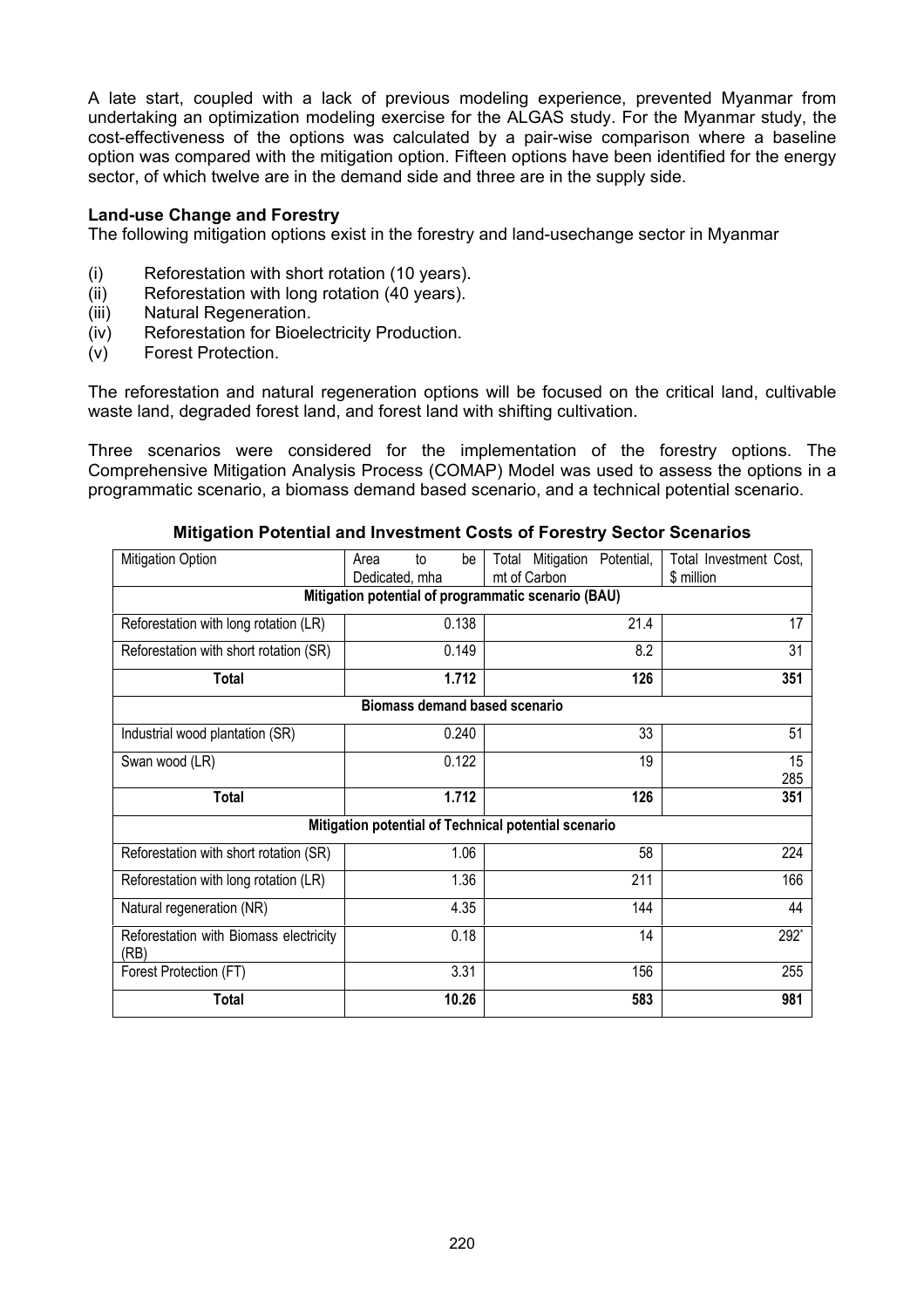# **Agriculture**

| <b>Mitigation Option</b>           | Area of Livestock         | <b>Total Mitigation</b> | Total Investment |
|------------------------------------|---------------------------|-------------------------|------------------|
|                                    | Population to be          | Potential, Gg           | Required for the |
|                                    | Covered                   |                         | Area, \$ million |
|                                    | <b>Feasible Scenario</b>  |                         |                  |
| Biogas sludge fertilizer           | 200,000 ha                | 30                      | 18               |
| Increased application rate of urea | 4,000                     | 17                      | 172              |
| Using urea molasses mineral block  | 0.075 million heads       | 1.2                     | 2.3              |
|                                    | of cattle                 |                         |                  |
| Using urea treated straw           | 1.1 million heads of      | 3.70                    | 3.8              |
|                                    | non dairy cattle and      |                         |                  |
|                                    | buffalo                   |                         |                  |
|                                    | <b>Technical Scenario</b> |                         |                  |
| Biogas sludge fertilizer           | 1 mha                     | 150                     | 90               |
| Increased application rate of urea | 1 mha                     | 4,250                   | 43               |
| Using urea molasses mineral block  | 0.3 million heads of      | 4.8                     | 9.2              |
|                                    | dairy cattle              |                         |                  |
| Using urea treated straw           | 8.87 million heads of     | 29.57                   | 30.7             |
|                                    | non-dairy cattle and      |                         |                  |
|                                    | buffalo                   |                         |                  |
| Total                              | 4,434                     | 72.9                    |                  |

Four agriculture sector GHGs mitigation options were identified as appropriate for implementation in Myanmar. Two options were assessed for each of the two major subsectors: rice cultivation and livestock management. The rice cultivation options are focused on reduction in use of high methane-generating unfermented organic fertilizers. The livestock options relate to improvement of feed materials to reduce methane produced in the electric fermentation process. All of the agriculture sector options are consistent with the national goals in that they increase production while reducing GHGs emissions.

## *Rice cultivation*

| Option 1: | Use of biogas sludge as fertilizer in drought-prone and irrigated areas.      |
|-----------|-------------------------------------------------------------------------------|
| Option 2: | Increasing the application rate of urea fertilizer in rainfed and water area. |
|           |                                                                               |

## *Livestock*

| Option 3: | Supplementing ruminant feed with area molasses mineral block |
|-----------|--------------------------------------------------------------|
| Option 4: | Pre-treatment of paddy straw feed with urea.                 |

Mitigation Potential and Investment Costs of Agriculture Sector Abatement Scenarios The mitigation options were assessed under two implementation scenarios. The Feasible Scenario assumes application of the options in rates that are both technically and financially feasible in Myanmar. The Technical Scenario represents application rates that are technically possible but are not financially feasible.

#### **Mitigation Potential and Investment Costs of Agriculture Sector Abatement Scenarios**

In developing the Baseline Scenario, the annual economic growth rate was assumed to be 5.7 percent on the period 1990 to 2000, 6.5 percent in the period 2000-20102, and 7.1 percent in the period 2010-2020. The population growth rate is expected to drop from 1.88 percent in the base year 1990 to 1.56 percent in the year 2020. Both GDP and population were assumed to remain unchanged in the mitigation scenario.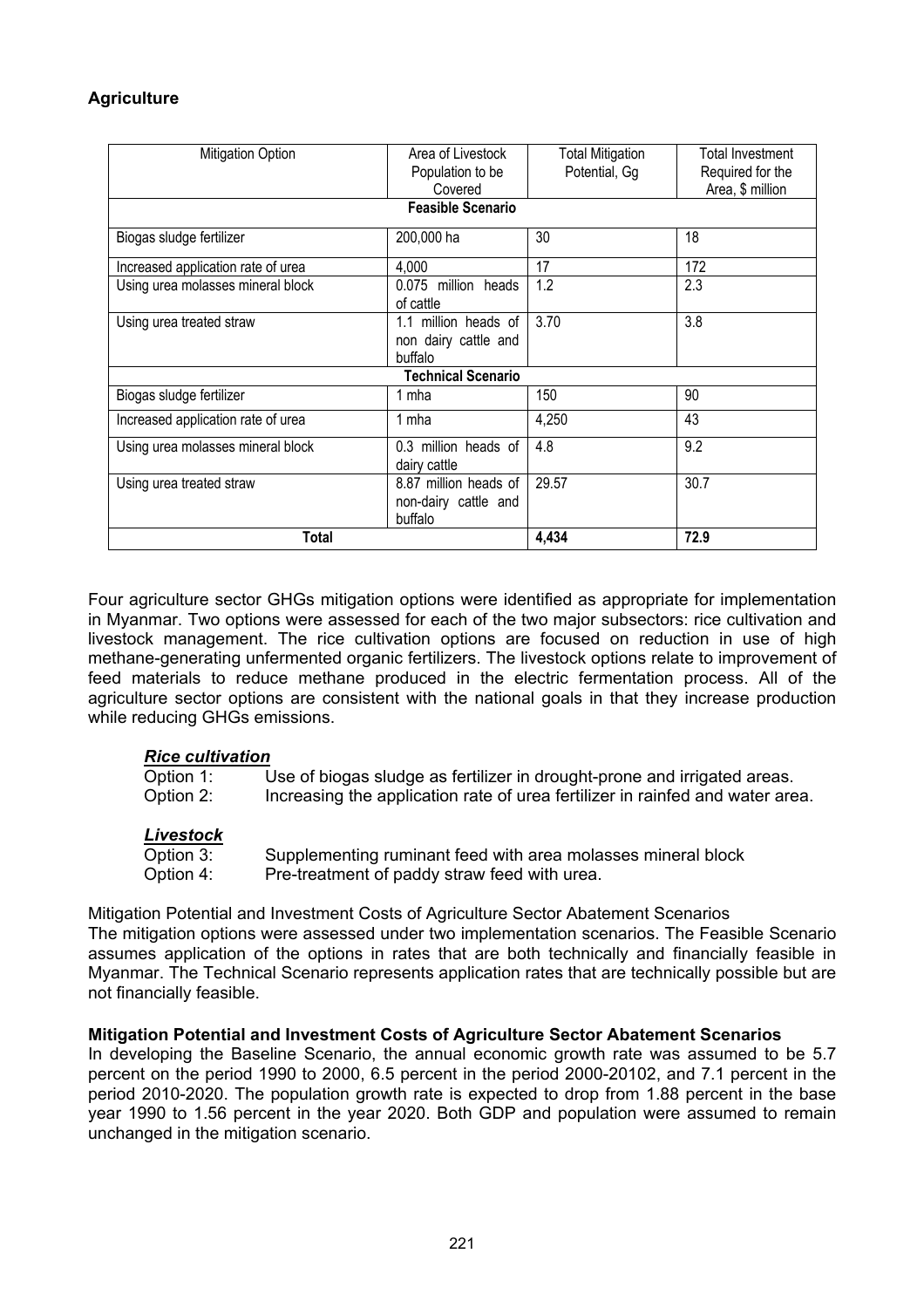# **BASELINE AND ABATEMENT SCENARIOS TO 2020**

The Baseline Scenarios was developed using the accounting-type-non-optimizing energy modeling software called LEAP, which computes the total energy requirement for a scenario. The Baseline Scenario for Myanmar is identical to the Business-as-usual (BAU) scenario. The energy sector Abatement Scenario was developed by implementing the fifteen mitigation options listed in table, through assumed penetration curves over the period 2000-2020.



#### **Comparison of the Baseline and Abatement Scenarios for the Energy Sector**

The above figure shows the comparison between the Baseline and Abatement Scenarios for the energy sector. In the mitigation scenario, the commercial and traditional energy demands have been projected to come down in 2020 by 19percent and 17 percent, respectively. On the demand side, the improved biomass cookstove has the highest potential for GHGs reduction, followed by industrial cogeneration. In the supply side, combined cycle and bioelectricity have considerable potential for reducing  $CO<sub>2</sub>$  emissions. The transmission and distribution (T&D) loss reduction is also a very significant mitigation option in the supply side. At this point it is worth emphasizing that in the supply side for Myanmar, hydroelectricity is a baseline option, while it is a mitigation option in many countries. More than 50 percent of the 2020 electricity needs will be met by hydropower. In Myanmar, therefore, the supply side is a considerable environment friendly.

## **Forestry Sector**

## *Baseline Scenario*

The net emission from the forestry sector in 1990 were estimated to be negative, an estimated 8.6 mt CO<sub>2</sub> were sequestered. Thus, *the forestry sector is a net sink in Myanmar. Projections to 2020 also show that the forests are estimated to remain a net sink in Myanmar.* 

At present the Myanmar Government is implementing a program of vegetating the arid zone in the thirteen districts in the central part of Myanmar. In those areas, cutting of wood is restricted and fuelwood substitutes such as liquefied petroleum gas (LPG) and improved firewood and charcoal stoves are being introduced to the public. These measures would mitigate GHG emissions in the future.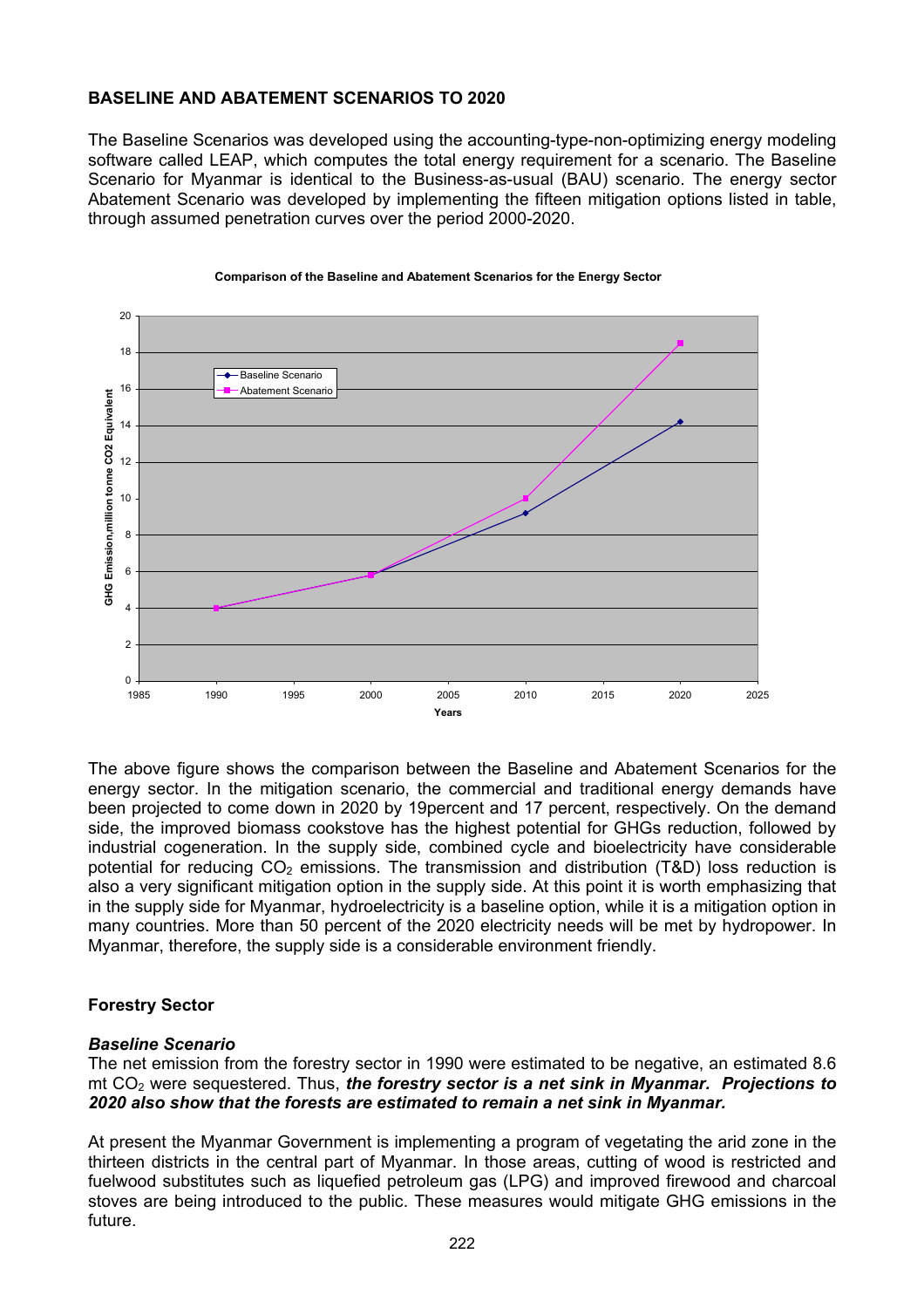Under the Baseline Scenario, the total area projected for reforestation with short rotation (10 years) for community plantations and fuelwood supply is 1.06 mha. The area projected for reforestation with long rotation (40 years) for commercial plantations and watershed management is 1.36 million hectors. Natural regeneration is projected to be applied to 4,350 ha. Reforestation for bioelectricity will be applied to 1.09 mha, and forest protection for reforestation will be applied to 3.31 mha.

#### *Mitigation Scenario*

Two abatement scenarios were assessed for the forestry sector: the Biomass Demand-based Scenario and the Technical Potential Scenario. The Technical Potential Scenario assumes that all of the areas actually available are considered for mitigation analysis.

According to projections, demand for sawn wood will reach 926,000  $m^3$  in year 2010. Demand for industrial roundwood will reach 4 million  $m^3$ , and the demands for fuelwood and charcoal would be 25 million  $m<sup>3</sup>$ . Under the Biomass Demand-based Scenario, the area needed for industrial wood plantation with short rotation is 240,000 ha. The area needed for sawn wood with long rotation is 122,000 ha. Plantation with short rotation is 1.35 million hectares (mha) are needed for fuelwood and charcoal.

Under the Technical Potential Scenario, the total available land for short rotation plantation is 1.06 mha. Short rotation plantations could meet fuelwood and industrial wood requirements and these would be a surplus. The total land available for the long rotation option is 1.36 mha. An area of 4.35 mha is considered for natural regeneration under the potential technical scenario. A total potential area of 3.31 mha is available for forest protection under the potential technical scenario. The bioelectricity option would require 175,000 ha.

## **Agriculture Sector**

## *Baseline Scenario*

In the baseline scenario, the area for rice growing will be limited in future years. The projected areas under rice cultivation are 4.8 mha, 6,5 mah, 6.5 mha, and 6.5 mha for 1990,2000,2010 and 2020, respectively. The projected methane estimates for these years are 1,328 Gg, 1,512 gg, 1,512 Gg, and 1,512 Gg, respectively.

The projected daily cattle population for the years 1990, 2000, 2010 and 2020 are 179,000 heads, 214,000 heads, 271,000 heads, and 344,000 heads, respectively. Thus, methane emissions from dairy cattle are expected to grow from 10.31 GG IN 1990 TO 19.3 Gg in 2020. The estimated nondairy cattle populations for 1990, 2000, 2010, and 2020 are 9.w million heads, 11.26 million heads, 14.275 million heads, and 18.096 million heads, respectively, resulting in methane emissions of 150 Gg, 179 Gg, 233 Gg, and 288 Gg, respectively.

## *Mitigation Scenario*

There will be five mitigation options implemented in the agriculture sector: three options for rice cultivation (only two were assessed for cost-effectiveness) and two options for livestock. By then, 52 Gg of methane could be reduced through implementation of these measures. By the year 2020, there will be 3,000 biogas plants, reducing 30 Gg of methane, and 4,000 ha of rice will be treated with urea fertilizer resulting in mitigation of 17 Gg of methane. Methane reduction from mitigation options in the livestock subsector is estimated to be 4.9 Gg.

Twenty-four GHGs mitigation options have been identified and assessed in the study made by NCEA and ADB, of which 15 options are from the energy sector, 5 options are from the forestry sector, and 4 options are from the agriculture sector. Due to the differences in the assessment approaches used in the three sectors, a combined National Least-cost Abatement curve could not be constructed. The Cost of Emissions Reduction Initiatives (CERI) curves for the three sectors, however, are constructed.